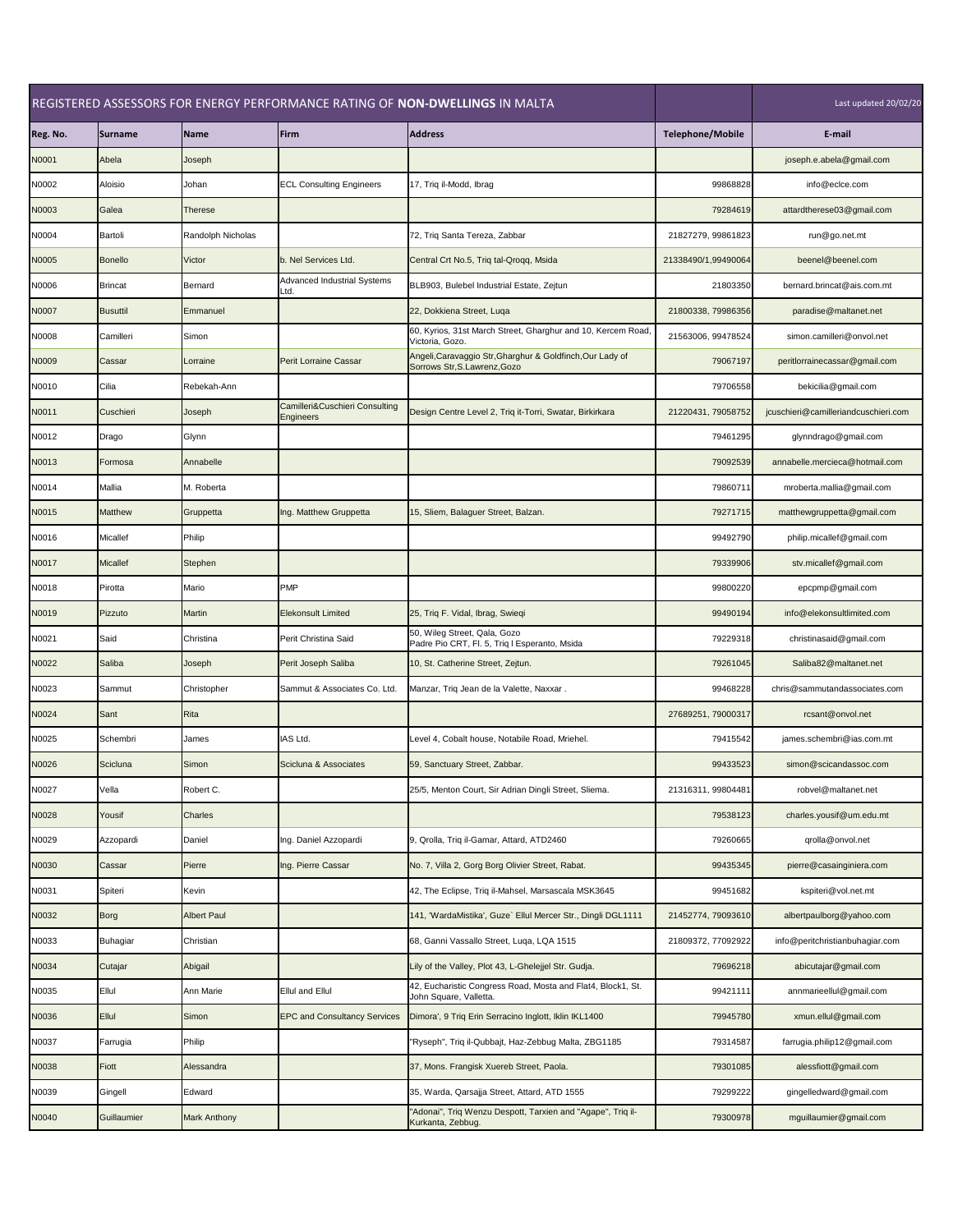| Reg. No. | <b>Surname</b>         | <b>Name</b>       | Firm                                | <b>Address</b>                                                                 | <b>Telephone/Mobile</b> | E-mail                         |
|----------|------------------------|-------------------|-------------------------------------|--------------------------------------------------------------------------------|-------------------------|--------------------------------|
| N0041    | Lewis                  | William           | Periti Lewis                        | 83, Triq il-Gdida, Qormi, QRM2122.                                             | 21444845, 79444845      | william@peritilewis.com        |
| N0042    | <b>McKenna</b>         | <b>Maria</b>      | <b>ProVision Consultants Ltd</b>    | Maria Coelis, 3, Labour Avenue, Naxxar NXR9022.                                | 21414499, 99448898      | maria.mifsud@gmail.com         |
| N0043    | Piscopo                | Beppe             |                                     | 39, Fontanella, Saint Thomas Street, Luqa, LQA 9033.                           | 79907181                | beppepiscopo91@gmail.com       |
| N0044    | Psaila                 | Johann Anthony    | Ing. Johan A. Psaila                | 11, Redentur Triq I-Isturnell Roza, Luqa LQA 3101.                             | 21248112, 79801088      | johan_psaila@yahoo.co.uk       |
| N0045    | Saliba                 | Jonathan          | Perit Jonathan Saliba               | Victoria', St. Thomas Bay Road, Zejtun, ZTN4024.                               | 21673878, 79468033      | jonathandavidsaliba@gmail.com  |
| N0046    | Spiteri                | <b>Justin</b>     | JS Architecture and Design          | JS Architecture and Design, Triq Antonio Bosio, Balzan.                        | 79056074                | justin_spiteri@yahoo.com       |
| N0047    | Zerafa                 | Liana             | MTS Consulting Ltd.                 | Central Complex, Level 2, Triq in-Naggar, Mosta, MST1761                       | 21442773, 99467273      | lzerafa@mts.com.mt             |
| N0048    | <b>Agius</b>           | <b>Karl David</b> |                                     | 17, Casa Ficus, Dr Cannataci Street, Zejtun.                                   | 79067974                | kagius15@gmail.com             |
| N0049    | Attard                 | <b>Ivan</b>       |                                     | 9, Chamonelle, 21 <sup>st</sup> September Avenue, Naxxar.                      | 9949 7598               | rhapsody@onvol.net             |
| N0050    | <b>Bonavia</b>         | Vittorio          |                                     | 116, Forga Street, Naxxar.                                                     | 7909 3402               | vittoriobonavia@gmail.com      |
| N0051    | <b>Bonello</b>         | loni              | Joe Grech AC&E                      | Office 7, Caveca Buildings, Cospicua Road, Paola.                              | 21806548, 79585871      | ib@grechj.com                  |
| N0052    | <b>Bonello</b>         | <b>Matthew</b>    | <b>b.NEL Services Ltd</b>           | Central Court No. 5, Triq tal-Qroqq, Msida.                                    | 21338490/1              | mbon@beenel.com                |
| N0053    | <b>Borg</b>            | Rene              |                                     | 116, Santa Marija, Triq il qasab, San Gwann.                                   | 21383595                | rene.borg@gmail.com            |
| N0054    | <b>Brincat</b>         | <b>Nicholas</b>   |                                     | 88, Dun Gwann Thewma Street, H'Attard, ATD 2060.                               | 79710421                | nikibrincat@gmail.com          |
| N0055    | Camilleri              | Karl              |                                     | Sunset, 55 Ferris Street, Rabat, Malta.                                        | 99837755                | karl@camilleri.eu.com          |
| N0056    | <b>Caruana Smith</b>   | Greta             | <b>Openwork Studio</b>              | Melita House/3, 35 Sir Augustus Bartolo Street, Ta' Xbiex<br>XBX1094.          | 21339202, 79906090      | greta@ows.com.mt               |
| N0057    | Cauchi                 | Matthew           |                                     |                                                                                |                         |                                |
| N0058    | Fonk                   | Kenneth           |                                     | San Gwann, Malta.                                                              | 79539735                | kenfonk@gmail.com              |
| N0059    | Mizzi                  | Simon             | <b>Optima Engineering Solutions</b> | Santa Lucija', Triq Gnien Mrik, Xaghra                                         | 79260782                | info@oesmalta.com              |
| N0060    | Peresso                | Jean Pierre       | <b>OES Malta</b>                    | Warda Mistika, Triq Zghawri, Munxar, Gozo                                      | 77491940                | peressojeanpierre@gmail.com    |
| N0061    | Scerri                 | Christian         |                                     | 24, "Magnus Paulus", Can. G. Gatt Said Str., Rabat RBT 2101                    | 77455889, 79203007      | christian_rabat@yahoo.co.uk    |
| N0062    | Sofia                  | Carolina          |                                     | 33, 'November Rain', Biagio Galea Street, Tarxien. TXN1500.                    | 21667503 / 99110087     | csofiaborg@gmail.com           |
| N0063    | Tabone                 | <b>Brian</b>      | <b>Proenergy Solutions Ltd</b>      | Sunflower, Triq il-Lewziet, Kirkop.KKP1104.                                    | 99891605                | brian@proenergy.com.mt         |
| N0064    | Vassallo               | <b>Christine</b>  |                                     | Itria, Vitale Street, Mgarr Malta MGR1362                                      | 79059249                | cvas18@gmail.com               |
| N0065    | Vella                  | Alexander         |                                     |                                                                                | 79431114                | avella.eng@gmail.com           |
| N0066    | Xu                     | Yao Jing          |                                     | 42, Emri Flat No3. Triq I-Orsolini, Gwardamanga, Tal Pieta'.                   | 99820957                | yao@box-cs.com                 |
| N0067    | Zammit                 | Ronald            |                                     | No. 2, Sardinella, Triq Sant' Andrija, Zurrieq, ZRQ2420.                       | 99407064                | peritrzammit@gmail.com         |
| N0068    | Abela                  | Godwin            |                                     | 8, Maria Assunta, Ruzar Briffa Street, Mosta MST1492.                          | 79326717                | godwin.abela@hotmail.com       |
| N0069    | Agius Delicata         | Andrew            | Andrew Agius Delicata               | 5, Hughes Hallet Street, Sliema.                                               | 99874090                | aagiusdelicata@gmail.com       |
| N0070    | De Marco               | <b>Stefan</b>     | <b>EES</b>                          | 47, Carmel Flats, No 6, Triq Salvu Psaila, B'Kara BKR 9072.                    | 79056990                | ees.malta@gmail.com            |
| N0071    | Ellul                  | Ennio             |                                     |                                                                                |                         |                                |
| N0072    | <b>Ellul Sciberras</b> | Robert            | <b>RES</b>                          | 88, 'Rose Garden,' Vjal ix Xarolla, Zurrieq.                                   | 99892739                | robertellul@hotmail.com        |
| N0073    | Farrugia               | Andrew            |                                     | 92, Triq Fleur-de-Lys, Birkirkara and 49, Pjazza San Frangisk,<br>Rabat, Gozo. | 99248973                | andrewf141@gmail.com           |
| N0074    | Fenech                 | Daphne            | Creaid                              | 75, St. George's Street, Naxxar.                                               | 79092883                | dfenech@creaid.com.mt          |
| N0075    | Licari                 | John              | Ing. John Licari                    | 6, St. Mary, Triq it-Turretta, Dingli, DGL1734.                                | 79602686                | johnlicari80@gmail.com         |
| N0076    | <b>Micallef</b>        | Christopher       |                                     | 57, Triq Geronima Abos, Iklin.                                                 | 77252531                | christopher.micallef@um.edu.mt |
| N0077    | Schembri               | Jonathan          |                                     | 10, 'Dar is-Sliem', Triq Sta Cecilja, Zejtun ZTN 3182.                         | 99491298                | peritjonathan@gmail.com        |
| N0078    | Scicluna               | Francesca         |                                     |                                                                                |                         |                                |
| N0079    | Sciortino              | Ruben             | RS Design Assoc.                    | Sorenson, Triq Danny Cremona, Hamrun.                                          | 79311234, 21247356      | ruben@rsdesign.eu              |
| N0080    | Spiteri                | Andre'            |                                     | 201, Springvale, San Anard Road, Tarxien TXN9010.                              | 79209101                | andre.spiteri@gmail.com        |
| N0081    | Bonanno                | Samuel            |                                     |                                                                                | 99215654                | sbon0014@gmail.com             |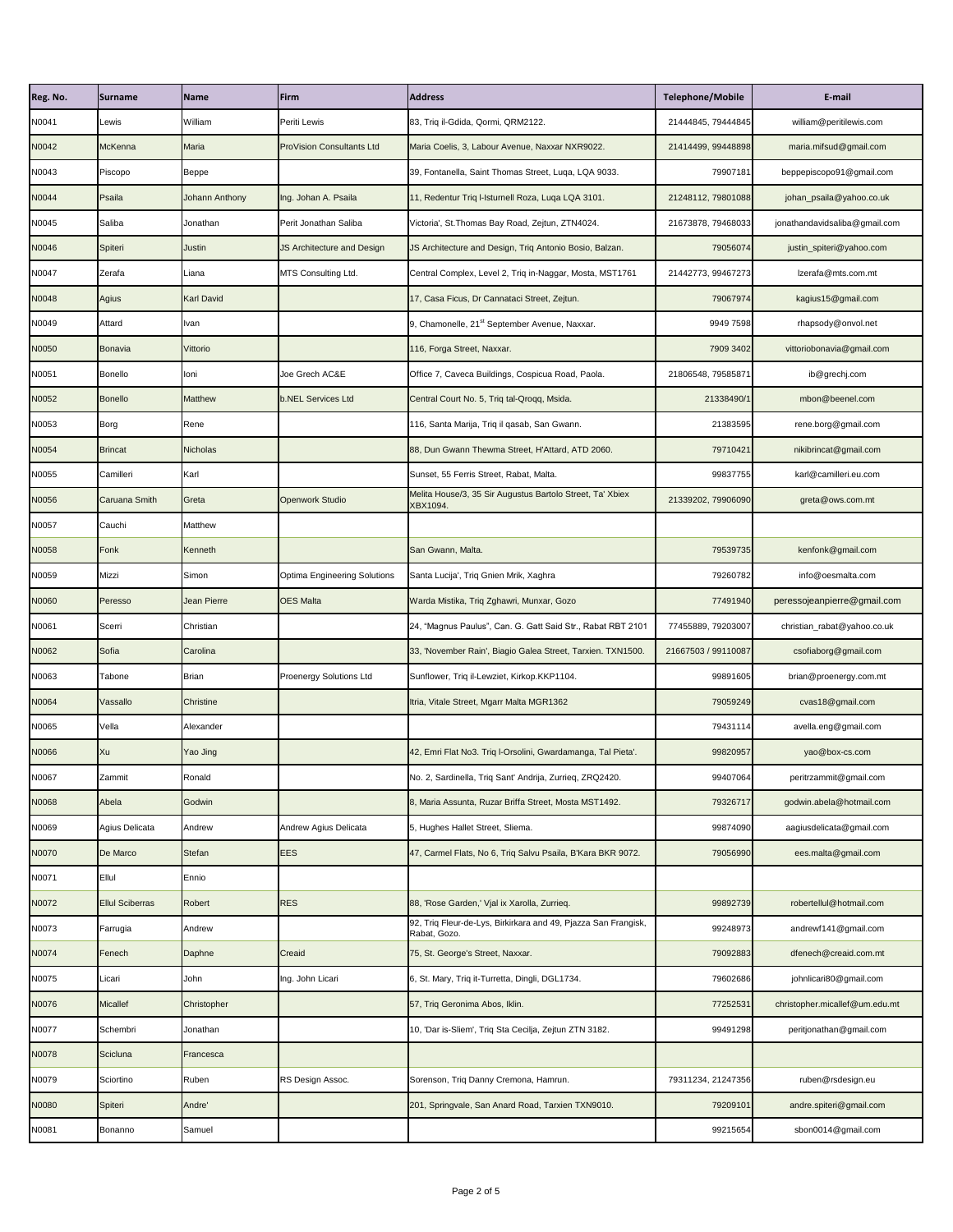| Reg. No. | <b>Surname</b>         | Name                | <b>Firm</b>                                 | <b>Address</b>                                                                      | <b>Telephone/Mobile</b> | E-mail                                      |
|----------|------------------------|---------------------|---------------------------------------------|-------------------------------------------------------------------------------------|-------------------------|---------------------------------------------|
| N0082    | Cutajar                | Karl                | Perit Karl Cutajar                          | 42, Il-Ferha, Triq Karlu Maratta, Tarxien. TXN 2353                                 | 79046730, 21800341      | karlmar@go.net.mt;<br>karlcut84@hotmail.com |
| N0083    | Formosa                | Eric                |                                             | 2A, Apt.5, Myrtle Avenue, San Gwann.                                                | 79203903                | perit.eric.formosa@gmail.com                |
| N0084    | Avallone               | Alistair            | <b>Alistair Avallone &amp; Associates</b>   | 59, Triq Sta. Marija, Tarxien TXN1704 and 123/2, Triq il-Hortan,<br>M'Scala MSK2234 | 21636050, 79061754      | avallonealistair@gmail.com                  |
| N0085    | Baldacchino            | Owen                |                                             | 19, Larapinta, Triq il-Pitirross, Ghaxaq GXQ2071.                                   | 79956695                | owenbaldacchino@gmail.com                   |
| N0086    | <b>Bonello</b>         | Veronica            |                                             | 25, Merhba Street, Fgura. FGR1830.                                                  | 79691341                | veronicabonello@gmail.com                   |
| N0087    | <b>Borg</b>            | <b>Ruben Paul</b>   |                                             | Mediterranea', 25 Triq Luigi Billion, Pembroke PBK1372                              | 21375245, 79055680      | ruben.p.borg@gmail.com                      |
| N0088    | Chetcuti               | Christian           |                                             | 8, Classic, Konkorsi Teatrali Street, Mgarr, Malta MGR1561.                         | 99299339                | chetcutichristian@gmail.com                 |
| N0089    | Degiorgio              | Angelina            |                                             | 50, Anglu Mallia Street, Birkirkara.                                                | 79264935                | perit.angelina@gmail.com                    |
| N0090    | Degiorgio              | Rebecca             |                                             |                                                                                     |                         |                                             |
| N0091    | Galea                  | Mario               | Galea Curmi Engineering                     | The Duke, Level 3, Republic Street, Victoria, Gozo.                                 | 21569552, 79710345      | mario@galeacurmi.com                        |
| N0092    | Lanfranco              | Michael             |                                             |                                                                                     |                         |                                             |
| N0093    | Magro                  | Anthony             |                                             | 42, San Antonio, Triq il-Linja, Attard.                                             | 99878067                | anthonymagrobezzina@gmail.com               |
| N0094    | Portelli               | Joseph              | Ing. Joe Portelli                           | Alton Court, BlkB, Flt3, St. Lucy Street, Kercem, Gozo.                             | 79539590                | gozitanjoe@gmail.com                        |
| N0095    | Porter                 | <b>Neville</b>      | Techman Ltd                                 | 159, Balzan Valley, Balzan BZN1404.                                                 | 99221033                | np@techman.com.mt                           |
| N0096    | Ghigo                  | Claire              | Perit Claire Ghigo                          |                                                                                     | 79826572                | claireghigo@gmail.com                       |
| N0097    | Vassallo               | Owen                | Camilleri&Cuschieri Consulting<br>Engineers | Design Centre Level 2, Triq it-Torri, Swatar, Birkirkara                            | 79275626                | ing.vassallo@outlook.com                    |
| N0098    | <b>Agius</b>           | Ishmael             |                                             |                                                                                     |                         |                                             |
| N0099    | Attard                 | James               |                                             |                                                                                     |                         |                                             |
| N0100    | <b>Bartolo</b>         | <b>I</b> lvan       |                                             |                                                                                     |                         |                                             |
| N0101    | Bonnici                | James               |                                             |                                                                                     |                         |                                             |
| N0102    | <b>Bonnici Mallia</b>  | Simon               |                                             | Flat 2, BlkA, Portico Mansions, Parish Street, Naxxar.                              | 99888283                | sbonnicimallia@gmail.com                    |
| N0103    | <b>Busuttil</b>        | Saviour             |                                             |                                                                                     |                         | saviour.busuttil@gmail.com                  |
| N0104    | Chircop                | Dario               | Caravel Ltd.                                | Navi Bldgs, Pantar Road, Lija.                                                      | 21340289, 99478306      | dario@caravelmalta.com                      |
| N0105    | Cortis                 | <b>Stanley</b>      | <b>Perit Stanley Cortis</b>                 | Shanti, 71A, Triq Mons. G. Depiro, Rabat Malta RBT1702.                             | 99872603                | scor001@gmail.com                           |
| N0106    | Cutajar                | <b>I</b> lan        |                                             |                                                                                     |                         |                                             |
| N0107    | Fava                   | Ryan                |                                             |                                                                                     |                         |                                             |
| N0108    | Gatt                   | Damien              |                                             | Dwejra, Sqaq no.3, Dun Karm Psaila Street, Zebbug, Malta.                           | 99268421                | damiengatt@gmail.com                        |
| N0109    | Harney                 | <b>Brendan Mark</b> |                                             |                                                                                     |                         |                                             |
| N0110    | <b>Spiteri Staines</b> | Cyril               |                                             |                                                                                     | 79902742                | cyrilspiteristaines@gmail.com               |
| N0111    | Vigar                  | Adrian              | Playmobil Malta Ltd.                        | HF80, Industrial Estate, Hal-Far BBG3000.                                           | 79352494                | adrian_vigar@playmobilmalta.com             |
| N0112    | Zahra                  | Josef               | Perit Josef Zahra                           | 23, Mater Amabilis, Triq is-Sajjieda, Zurrieq.                                      | 79024680                | josefarch@gmail.com                         |
| N0113    | Zerafa                 | Albert              |                                             |                                                                                     | 99672050                | alb.zerafa@gmail.com                        |
| N0114    | Vassallo               | Paul                |                                             | Tamarisk, 114 Triq il-Fdalijiet Preistorici, Mosta.MST2730.                         | 21411906, 79062878      | paulvassallo04@gmail.com                    |
| N0115    | Farrugia               | Johann              | Johann Farrugia                             | L'Elysee, Triq ta' Lanza, Zabbar.                                                   | 21665650                | jdfarrugia@onvol.net                        |
| N0116    | Alamango               | Kevin               |                                             |                                                                                     |                         |                                             |
| N0117    | Attard                 | Joseph              |                                             | St. Paul's Bay.                                                                     | 99490743                | ingjosephattard@gmail.com                   |
| N0118    | <b>Baldacchino</b>     | Keith               |                                             |                                                                                     |                         |                                             |
| N0119    | <b>Bartolo</b>         | Gilbert             |                                             | Bagonia, 43 Qortin Street, Mellieha MLH2501.                                        | 99801686                | bartolo.gilbert@gmail.com                   |
| N0120    | Ciantar                | Christopher         |                                             |                                                                                     |                         |                                             |
| N0121    | Galea                  | <b>Steven</b>       |                                             |                                                                                     |                         |                                             |
| N0122    | Mamo                   | Brenda              |                                             |                                                                                     |                         |                                             |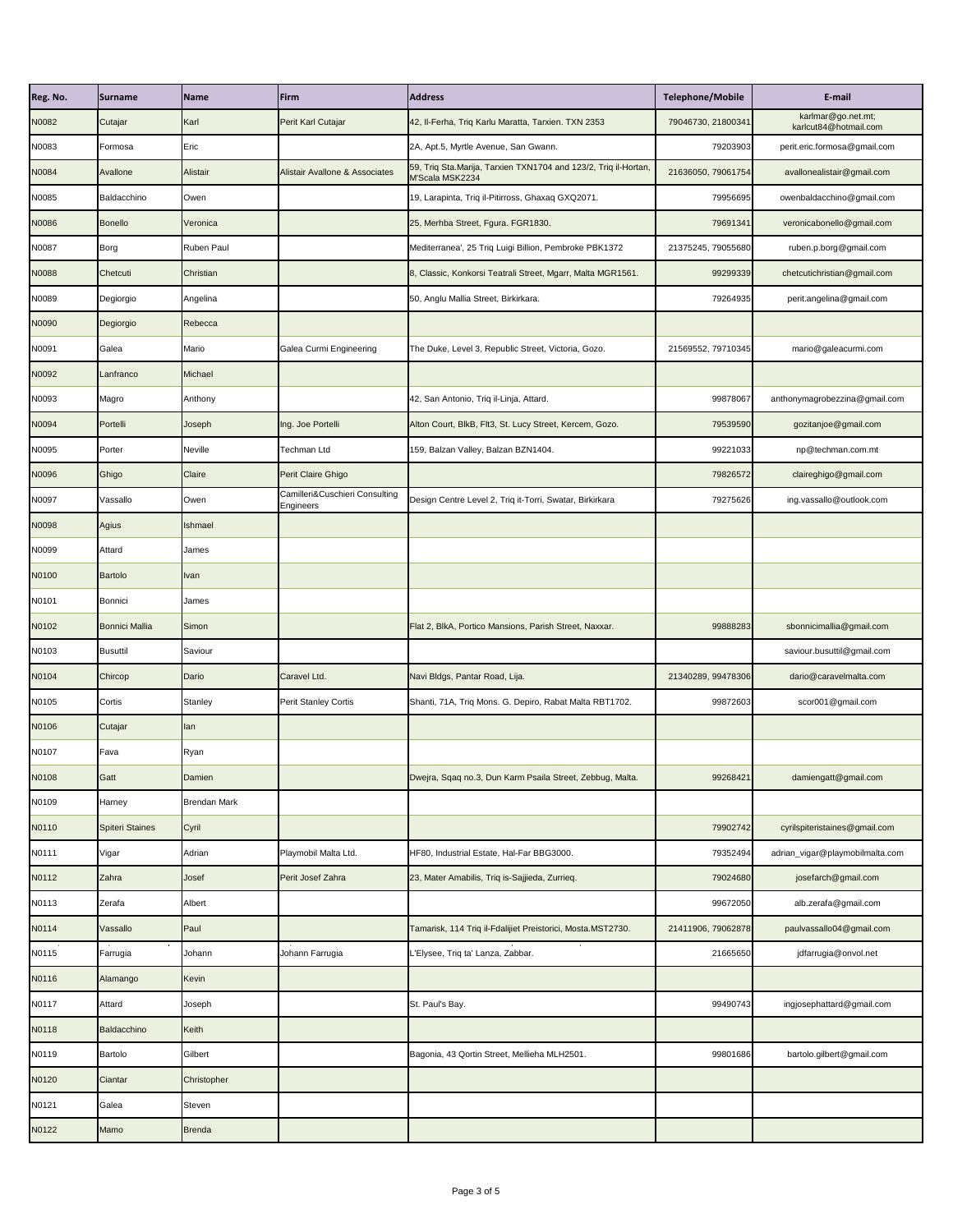| Reg. No. | Surname         | <b>Name</b>       | Firm                              | <b>Address</b>                                                         | <b>Telephone/Mobile</b> | E-mail                          |
|----------|-----------------|-------------------|-----------------------------------|------------------------------------------------------------------------|-------------------------|---------------------------------|
| N0123    | Micallef        | Mireille          | Econetique Ltd.                   | Industrial Estate, Xewkija. XWK3000, Gozo.                             | 21569006, 21334901      | mireille@econetique.com         |
| N0124    | <b>Mifsud</b>   | Philip            |                                   |                                                                        |                         |                                 |
| N0125    | Pizzuto         | Konrad            | Ing. K. Pizzuto                   |                                                                        | 79373147                | pizzuto@gmail.com               |
| N0126    | Psaila          | <b>Matthew</b>    |                                   |                                                                        |                         |                                 |
| N0127    | Scerri          | Edward            | <b>DuezElectrix</b>               | No.2, Triq Robert Sammut, Tal-Virtu`, Rabat RBT2651.                   | 79828586                | edward@duezelectrix.com         |
| N0128    | <b>Tabone</b>   | Cleaven           |                                   |                                                                        |                         |                                 |
| N0129    | Vassallo        | Ruben             |                                   |                                                                        |                         |                                 |
| N0130    | Zammit          | Rebecca           |                                   | 103, Triq il-Qrendi, Zurrieq.                                          | 79254792                | rebeccazammit@gmail.com         |
| N0131    | Borg            | Paul              |                                   |                                                                        |                         |                                 |
| N0132    | <b>Attard</b>   | Roberta           |                                   | San Gorg Court, Block B, Flat 1, Triq Santa Dminka, Victoria,<br>Gozo. | 99804003                | rvas0001@hotmail.com            |
| N0133    | Baldacchino     | Paul              |                                   | 343, Triq il-Kbira, Qormi. QRM1103.                                    | 79466788                | paulqormi@yahoo.com             |
| N0134    | <b>Borg</b>     | <b>Simon Paul</b> |                                   |                                                                        | 79604656                | spborg79@hotmail.com            |
| N0135    | Cutajar Davis   | <b>Dylan</b>      |                                   |                                                                        |                         |                                 |
| N0136    | Cutajar         | Rene <sup>`</sup> | Perit Rene` Cutajar               |                                                                        | 79030507                | rcutajar@gmail.com              |
| N0137    | Debattista      | Emanuel           |                                   |                                                                        |                         |                                 |
| N0138    | <b>Ellul</b>    | Marvin            |                                   |                                                                        |                         |                                 |
| N0139    | Fenech          | Etienne           |                                   |                                                                        | 99828484                | etienne.fenech@gmail.com        |
| N0140    | Gingell         | Malcolm           |                                   | Lantana', Triq Caravaggio, Gharghur. GHR1600.                          | 99443456                | gingell@go.net.mt               |
| N0141    | Micallef        | Daniel            |                                   |                                                                        | 79095114                | dmic0001@gmail.com              |
| N0142    | Padovani        | Elaine            |                                   |                                                                        | 99237711                | perit.elaine.padovani@gmail.com |
| N0143    | Portelli        | Walter            |                                   | 110, Elena, Triq Napuljun, Zurrieq.                                    | 79606162                | wal.portelli@gmail.com          |
| N0144    | <b>Pulis</b>    | Stephen           |                                   |                                                                        | 79710607                | stephen.pulis@gmail.com         |
| N0145    | Scicluna        | Mark              |                                   | II-Vinja, Triq il-Fuhhar I-Ahmar, Mgarr.                               | 99886797                | markpaulscicluna@gmail.com      |
| N0146    | <b>Sultana</b>  | <b>Mark</b>       |                                   | 83, Sir Ugo Mifsud Street, Lija.                                       | 99430329                | mark.sultana22@gmail.com        |
| N0147    | Sultana         | Sarah             |                                   | 39, Mikiel Farrugia Street, Xaghra.                                    | 79285940                | sarahsultana7@gmail.com         |
| N0148    | Zammit          | Jason             |                                   |                                                                        |                         |                                 |
| N0149    | Grech           | Chris             | Chris Grech & Associates          | 62, Office 2, Triq San Silvestru, Mosta MST3705.                       | 99496995                | chris@cgamalta.net              |
| N0150    | Abela           | Simon             |                                   | 30, Victoria Court, Apt5, Triq I-Ilgiem, Naxxar NXR3510.               | 99865931                | simon.abela@esimalta.com        |
| N0151    | Bonnici         | Roderick          |                                   | 21, St. Luke Street, Rabat.                                            | 79537027                | bonnici.roderick@gmail.com      |
| N0152    | Borg            | Karl              | Perit Karl Borg                   | 33, Paul Borg Street, Attard ATD2631.                                  | 79277681                | peritkarlborg@gmail.com         |
| N0153    | <b>Buhagiar</b> | Daniel            |                                   | ECD - Energy Conscious Design 107, Main Street, Qormi QRM1104.         | 99842020                | daniel.buhagiar@um.edu.mt       |
| N0154    | <b>Buhagiar</b> | Vincent           |                                   | ECD - Energy Conscious Design 107, Main Street, Qormi QRM1104.         | 21449930, 99449930      | vincent.buhagiar@um.edu.mt      |
| N0155    | Caruana         | Trevor            |                                   |                                                                        | 79251873                | perit.trevor.caruana@gmail.com  |
| N0156    | <b>Ellul</b>    | Stephen           |                                   |                                                                        |                         |                                 |
| N0157    | Farrugia        | Samuel            |                                   |                                                                        | 79307542                | samuel.farrugia@gmail.com       |
| N0158    | Attard          | Daniela           |                                   |                                                                        | 79321218                | danielagalea89@gmail.com        |
| N0159    | Gatt            | Anthony           |                                   |                                                                        |                         |                                 |
| N0160    | Genuis          | Keith             | <b>KG Engineering Consultancy</b> | Flat 8, Court de la Valette, Piscopo Macedonia Street, Xemxija.        | 79091985                | keithgen@hotmail.com            |
| N0161    | Griscti Soler   | Allen             | P. Griscti Soler & Associates     | 47, Idmejda Street, Balzan.                                            | 27330269, 99430600      | ajgsoler82@gmail.com            |
| N0162    | <b>Micallef</b> | Rosanne           |                                   | Olive Tree Apts #1, Triq Patri P. Mifsud, Zebbug ZBG3038.              | 99856500                | rosanne.micallef@gmail.com      |
| N0163    | Sammut          | Mario             |                                   | 184, Zebbiegh Road, Mgarr Malta MGR9032                                | 21576685, 79289301      | msam0019@gmail.com              |